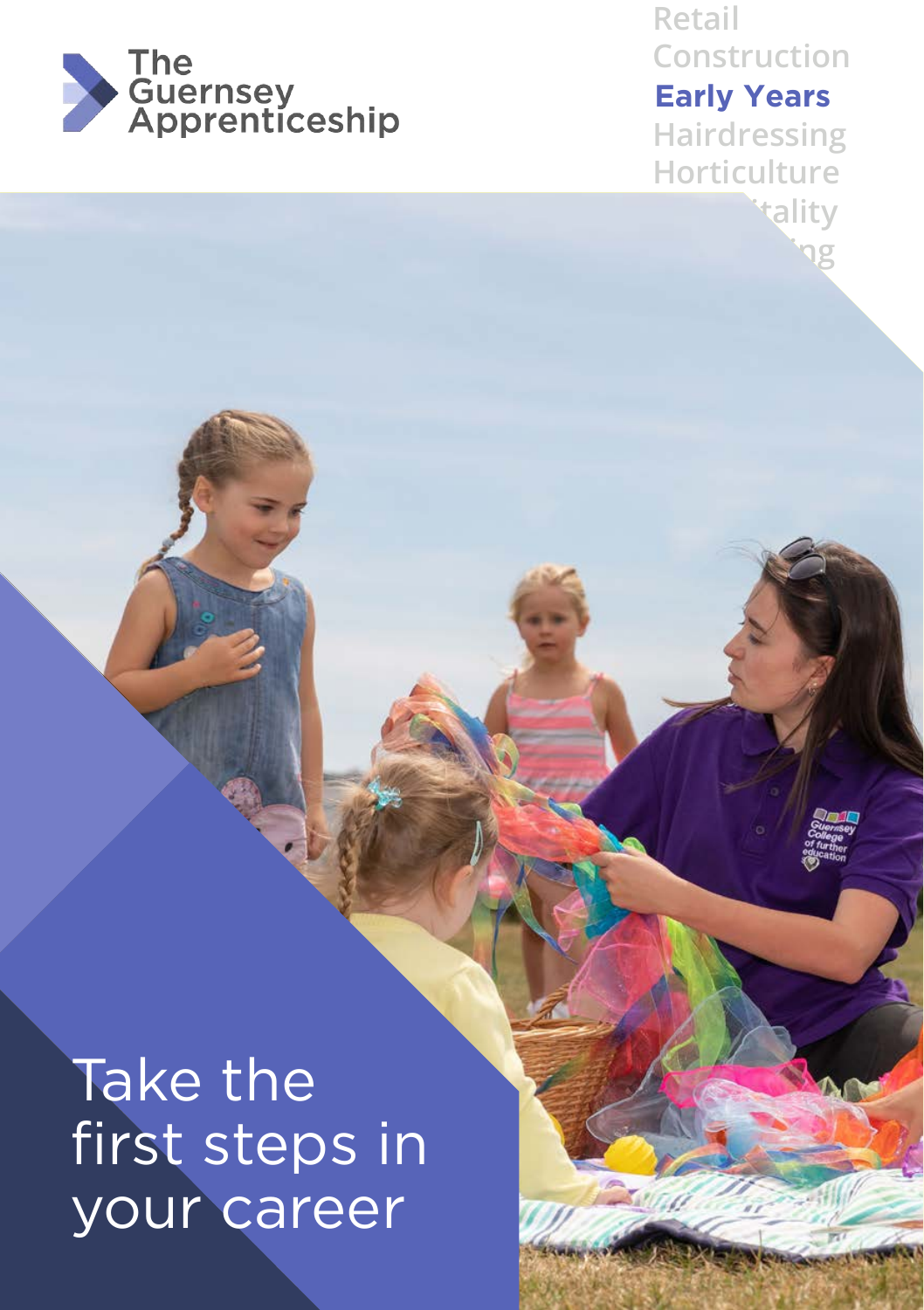The Guernsey Apprenticeship offers you the opportunity to earn a salary and gain a nationally recognised technical, professional or vocational qualification in a job you love. You will need to have secured employment before applying or look at the 'Apprenticeship Vacancies' on our website.

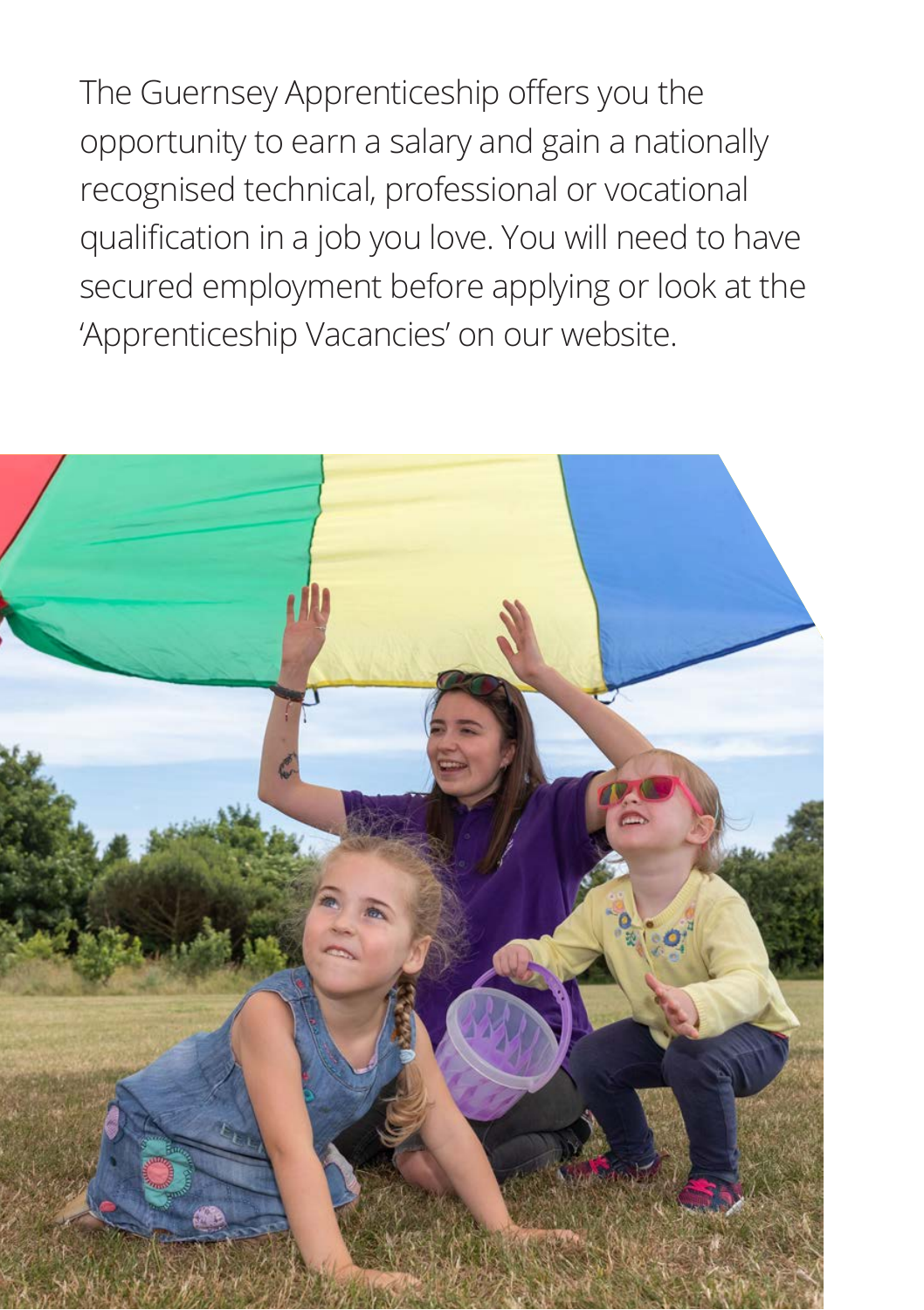# What we offer

This course is available to employees currently working within the early years and childcare industry. Working closely with your employer, it allows you to learn, develop and practice the skills required for working with children and young people. It will help you progress in the sector, with the opportunity to move on to further study if desired.

The course is in line with industry standards and will enable you to work at the level required in both Guernsey and the UK.



## Course duration

The recommended time for completion of this course is two years, part time. You will attend College for one day a week for off-the-job training.



## Qualifications gained

- NCFE CACHE Level 3 Diploma for the Early Years Workforce (Early Years Educator)
- > Certificate of Apprenticeship



Off-the-job learning will take place at Les Ozouets Campus, Guernsey College of Further Education.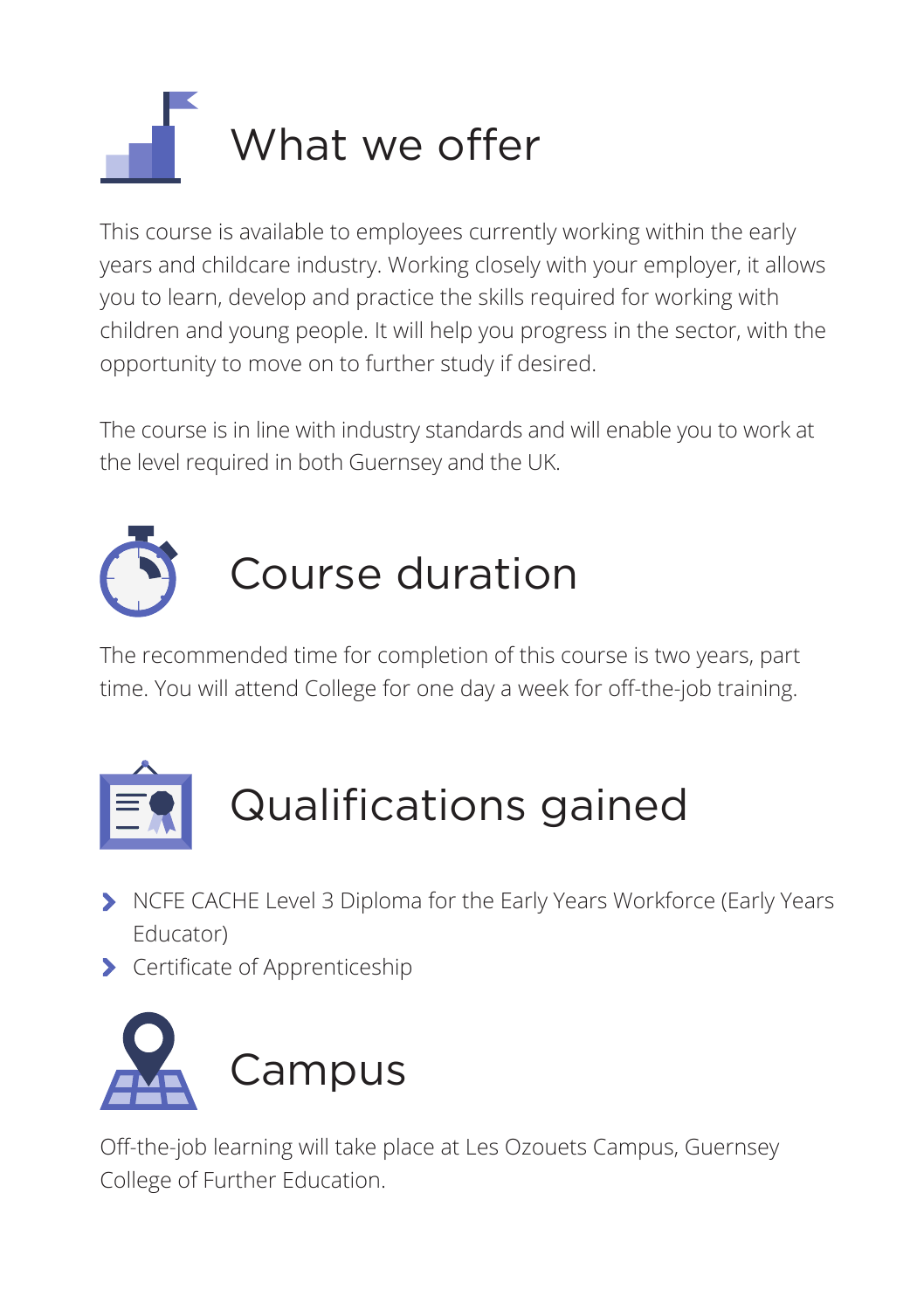

#### **NCFE CACHE Level 3 Diploma for the Early Years Workforce (Early Years Educator)**

- Supporting healthy lifestyles for children through the provision of food and nutrition
- Supporting healthy lifestyles for children through exercise
- Supporting physical care routines for children
- Promoting children's emotional well-being
- Understanding how to support children who are unwell
- Understanding legislation relating to the safeguarding, protection and welfare of children
- Using legislation relating to the health and safety of children
- Following legislation relating to equality, diversity and inclusive practice
- Working in partnership
- > Engaging in professional development
- Understanding the value of play in Early Years
- Planning, leading and reviewing play opportunities which support children's learning and development
- > Promoting enabling play environments
- Developing children's emergent literacy skills
- Developing children's emergent mathematical skills
- > Supporting children's transition to school
- Developing children's cognitive skills
- Promoting children's speech, language and communication
- Promoting children's physical development
- Promoting children's personal, social and emotional development.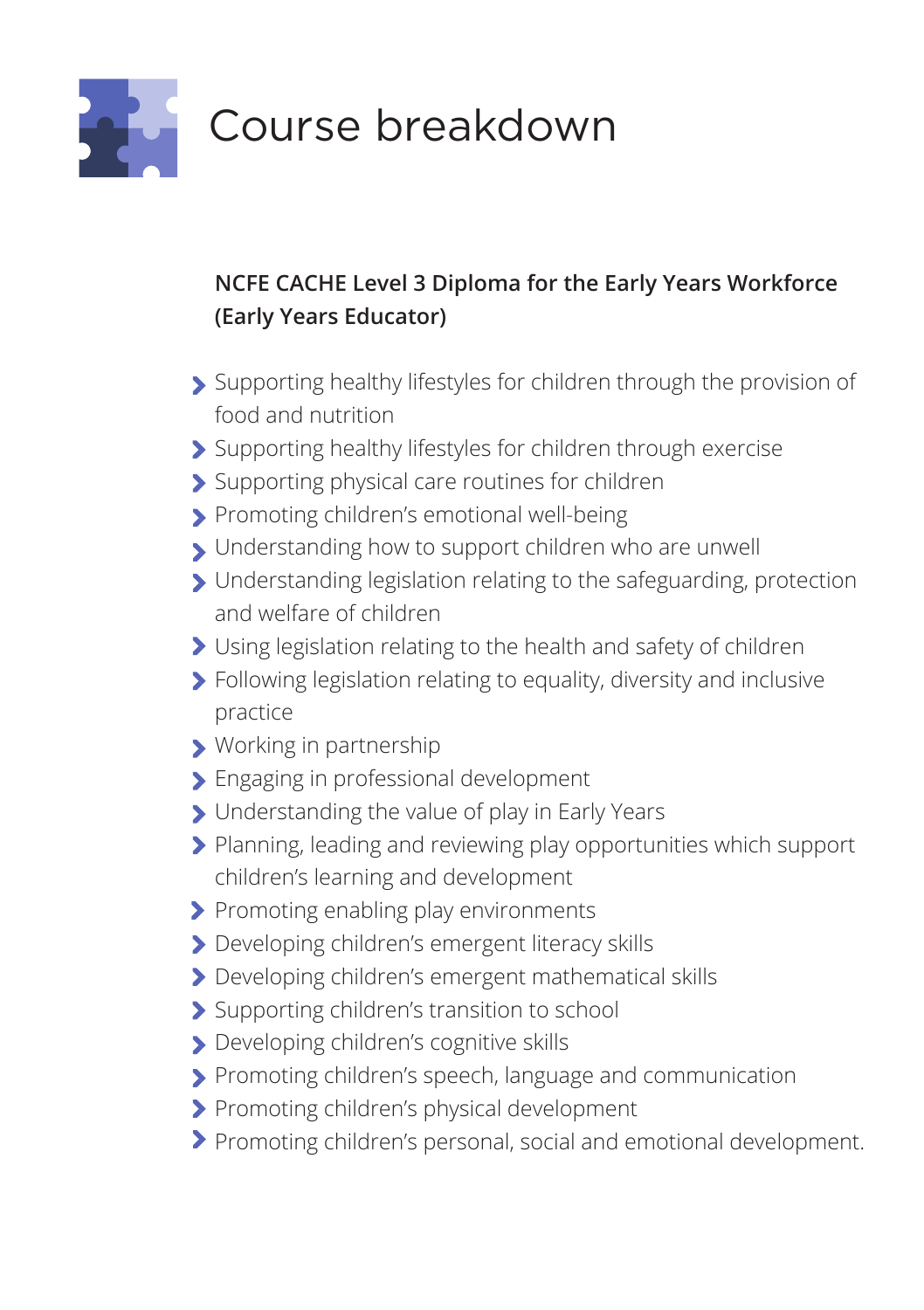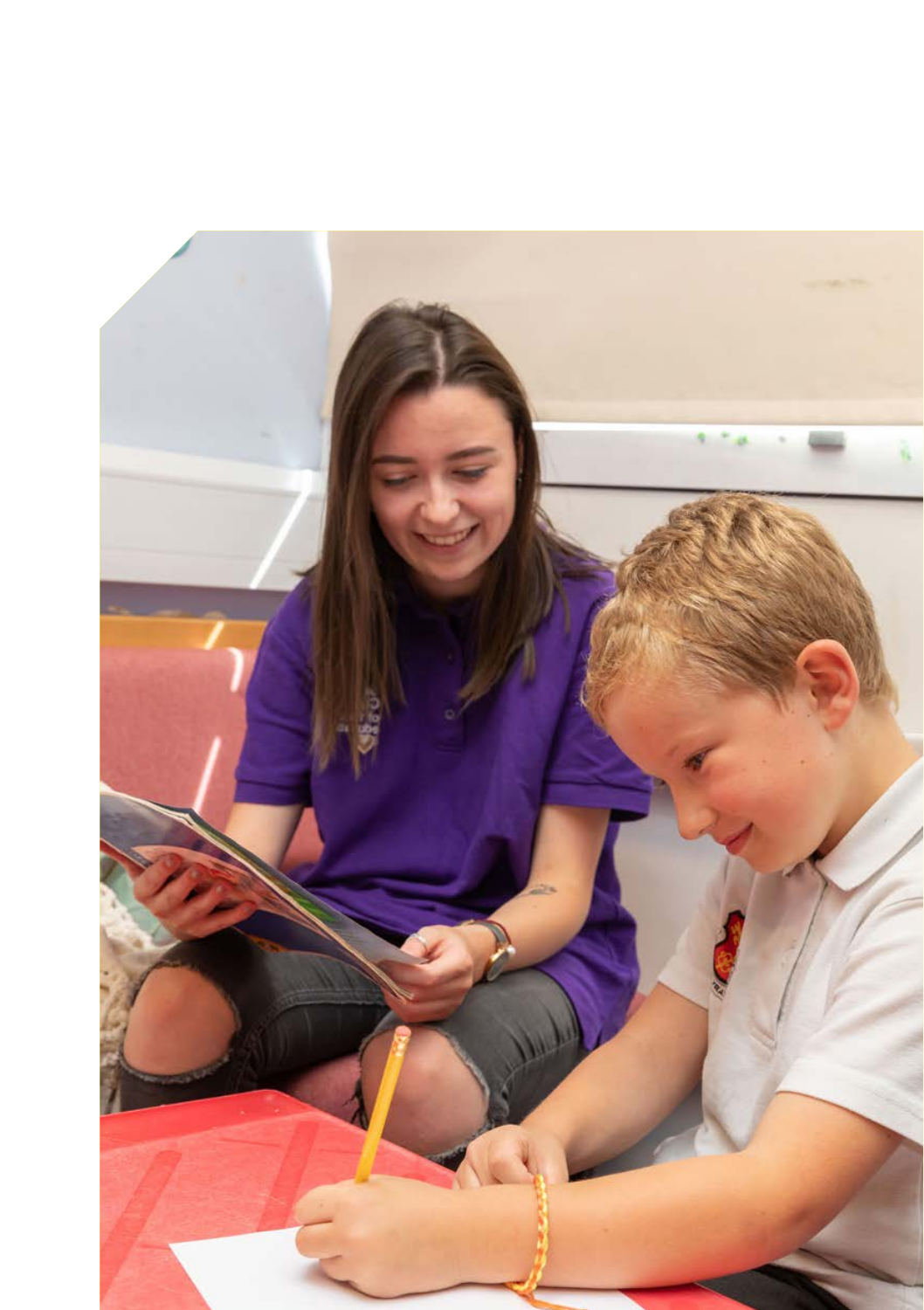

You will be assessed throughout the duration of the apprenticeship in the following ways:

- Written tasks
- **Practical observations**
- **•** Professional discussions
- **>** Portfolio of evidence

## The onward journey

After successfully completing your Level 3 apprenticeship, you will be prepared for roles such as a room leader, practitioner in a day nursery, pre-school or reception class in primary schools. You will be occupationally competent and could go on to become a Deputy Manager or Manager through study on the Level 4/5 Foundation Degree.



This apprenticeship is available to employees aged 18 years and over.

Applicants should have a minimum of five GCSEs at grade C/4 or equivalent, and a grade C/4 in maths and English.

If you have not achieved maths or English at C/4/Level 2, you will study these subjects to support progression and achievement of your chosen apprenticeship. Failure to complete maths and English will prevent progression between apprenticeship levels or achieving your overall apprenticeship.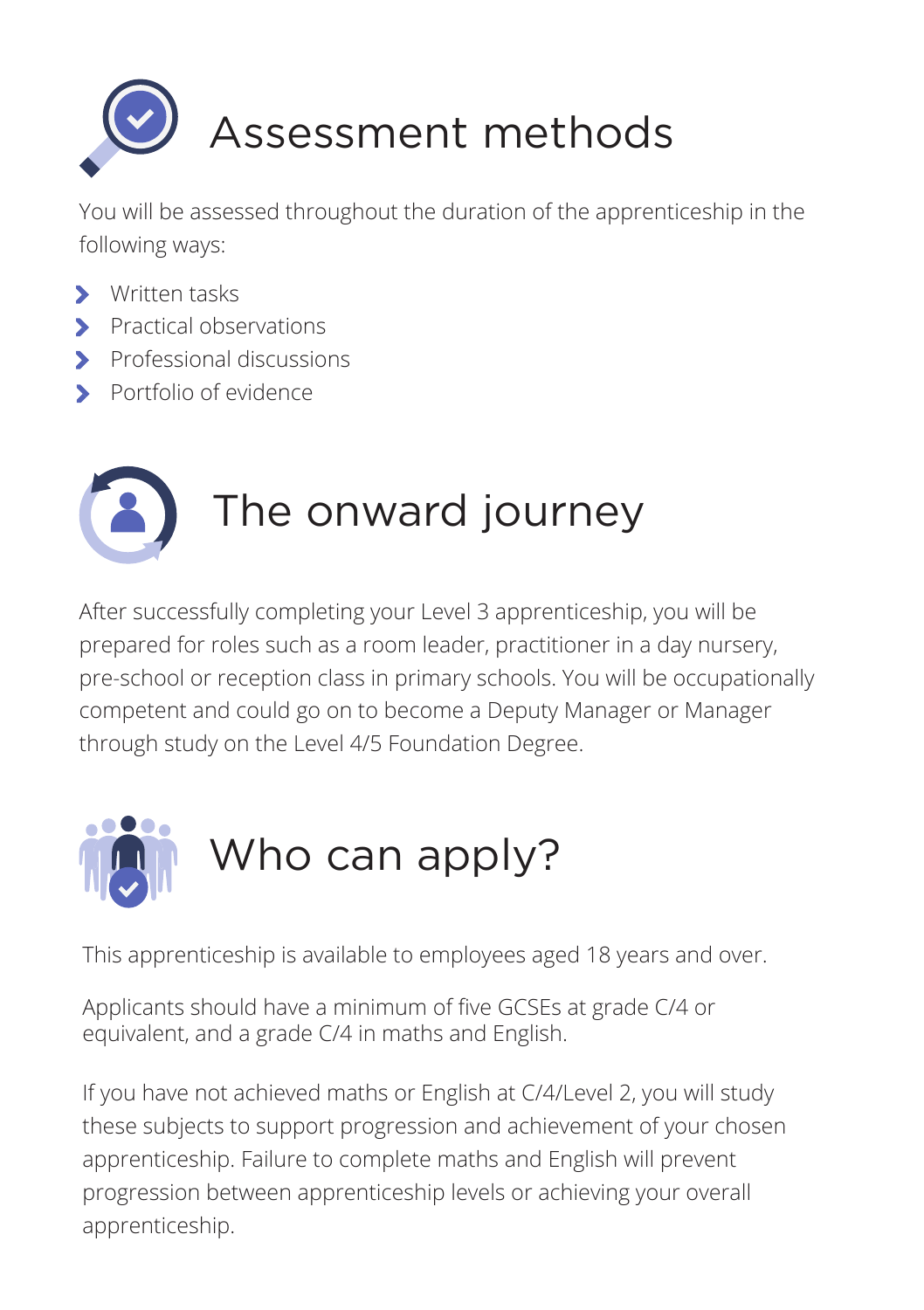



The College's Learner Support Services are available to provide support and help to make a success of your apprenticeship journey.

The College also works in partnership with Careers Guernsey whose advisors can support you in helping to choose the right next step for you and your future plans. They can support you in preparing for apprenticeship job interviews and any applications you may make. Please visit their website for more information at careers.gg.